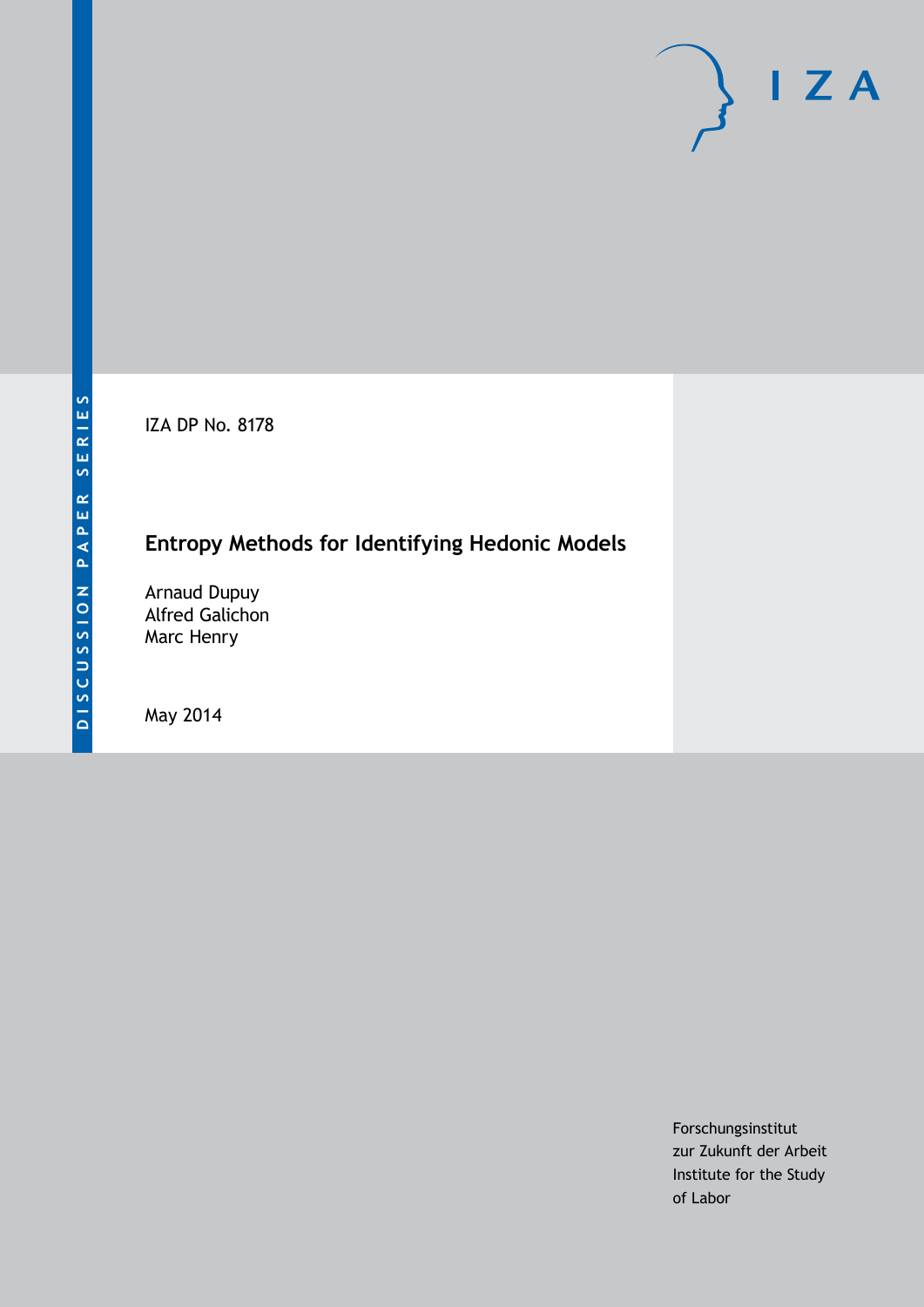# **Entropy Methods for Identifying Hedonic Models**

## **Arnaud Dupuy**

*CEPS/INSTEAD and IZA*

#### **Alfred Galichon**

*Sciences Po and IZA*

## **Marc Henry**

*Penn State University*

### Discussion Paper No. 8178 May 2014

IZA

P.O. Box 7240 53072 Bonn Germany

Phone: +49-228-3894-0 Fax: +49-228-3894-180 E-mail: [iza@iza.org](mailto:iza@iza.org)

Any opinions expressed here are those of the author(s) and not those of IZA. Research published in this series may include views on policy, but the institute itself takes no institutional policy positions. The IZA research network is committed to the IZA Guiding Principles of Research Integrity.

The Institute for the Study of Labor (IZA) in Bonn is a local and virtual international research center and a place of communication between science, politics and business. IZA is an independent nonprofit organization supported by Deutsche Post Foundation. The center is associated with the University of Bonn and offers a stimulating research environment through its international network, workshops and conferences, data service, project support, research visits and doctoral program. IZA engages in (i) original and internationally competitive research in all fields of labor economics, (ii) development of policy concepts, and (iii) dissemination of research results and concepts to the interested public.

<span id="page-1-0"></span>IZA Discussion Papers often represent preliminary work and are circulated to encourage discussion. Citation of such a paper should account for its provisional character. A revised version may be available directly from the author.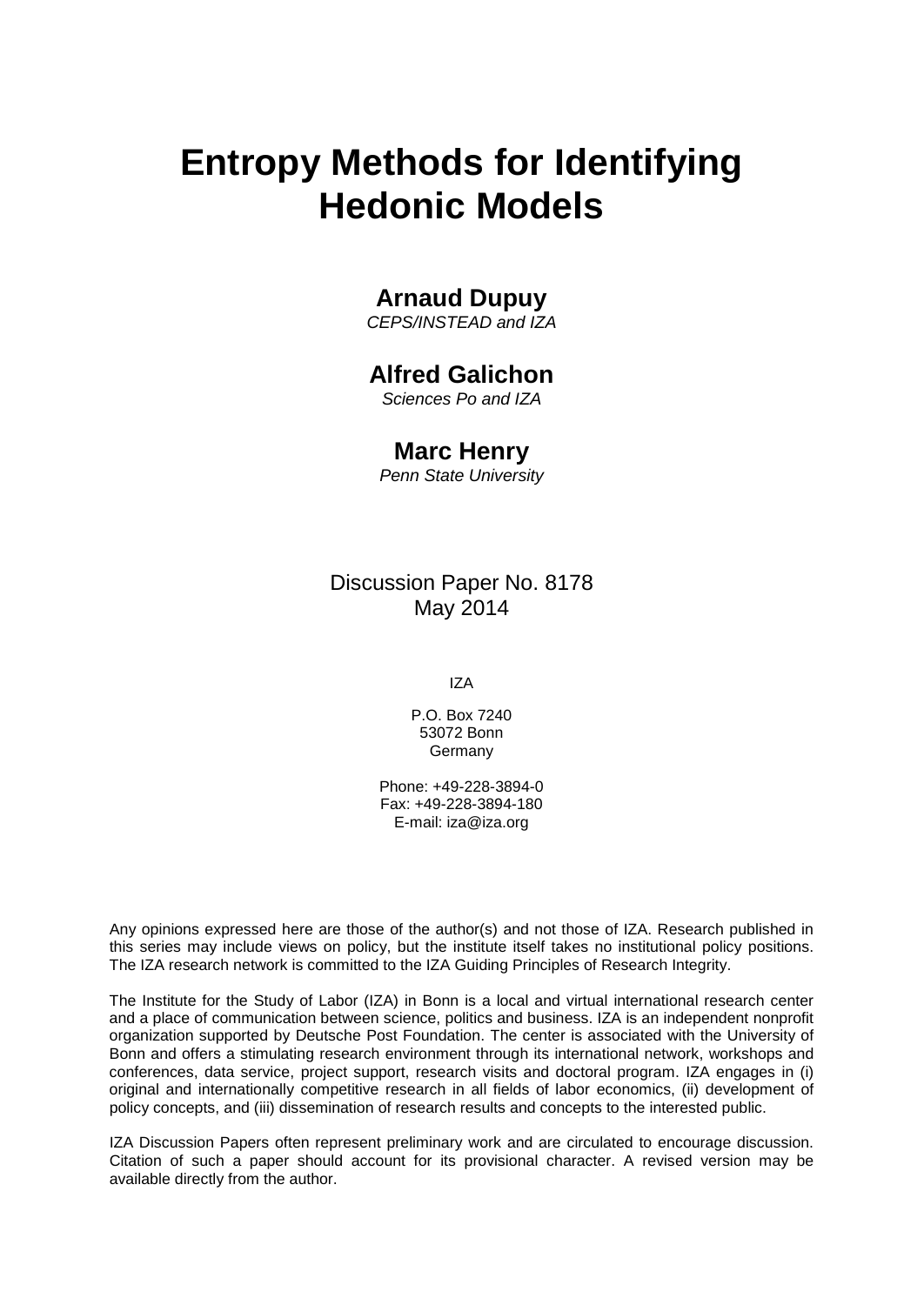IZA Discussion Paper No. 8178 May 2014

# **ABSTRACT**

# **Entropy Methods for Identifying Hedonic Models[\\*](#page-1-0)**

This paper contributes to the literature on hedonic models in two ways. First, it makes use of Queyranne's reformulation of a hedonic model in the discrete case as a network flow problem in order to provide a proof of existence and integrality of a hedonic equilibrium and efficient computational techniques of hedonic prices. Second, elaborating on entropic methods developed in Galichon and Salanié (2014), this paper proposes a new identification strategy for hedonic models in a single market. This methodology allows one to introduce heterogeneities in both consumers' and producers' attributes and to recover producers' profits and consumers' utilities based on the observation of production and consumption patterns and the set of hedonic prices.

JEL Classification: D12, J3, L11

Keywords: hedonic models, entropic methods, identification

Corresponding author:

Alfred Galichon Sciences Po Economics Department 27 rue Saint-Guillaume 75007 Paris France E-mail: [alfred.galichon@sciencespo.fr](mailto:alfred.galichon@sciencespo.fr)

Dedicated to Ivar Ekeland on his 70th birthday.

Galichon's research has received funding from the European Research Council under the European Union's Seventh Framework Programme (FP7/2007-2013) / ERC grant agreement no 313699, and from FiME, Laboratoire de Finance des Marchés de l'Energie. Henry's research is supported by SSHRC Grant 435-2013-0292 and NSERC Grant 356491-2013.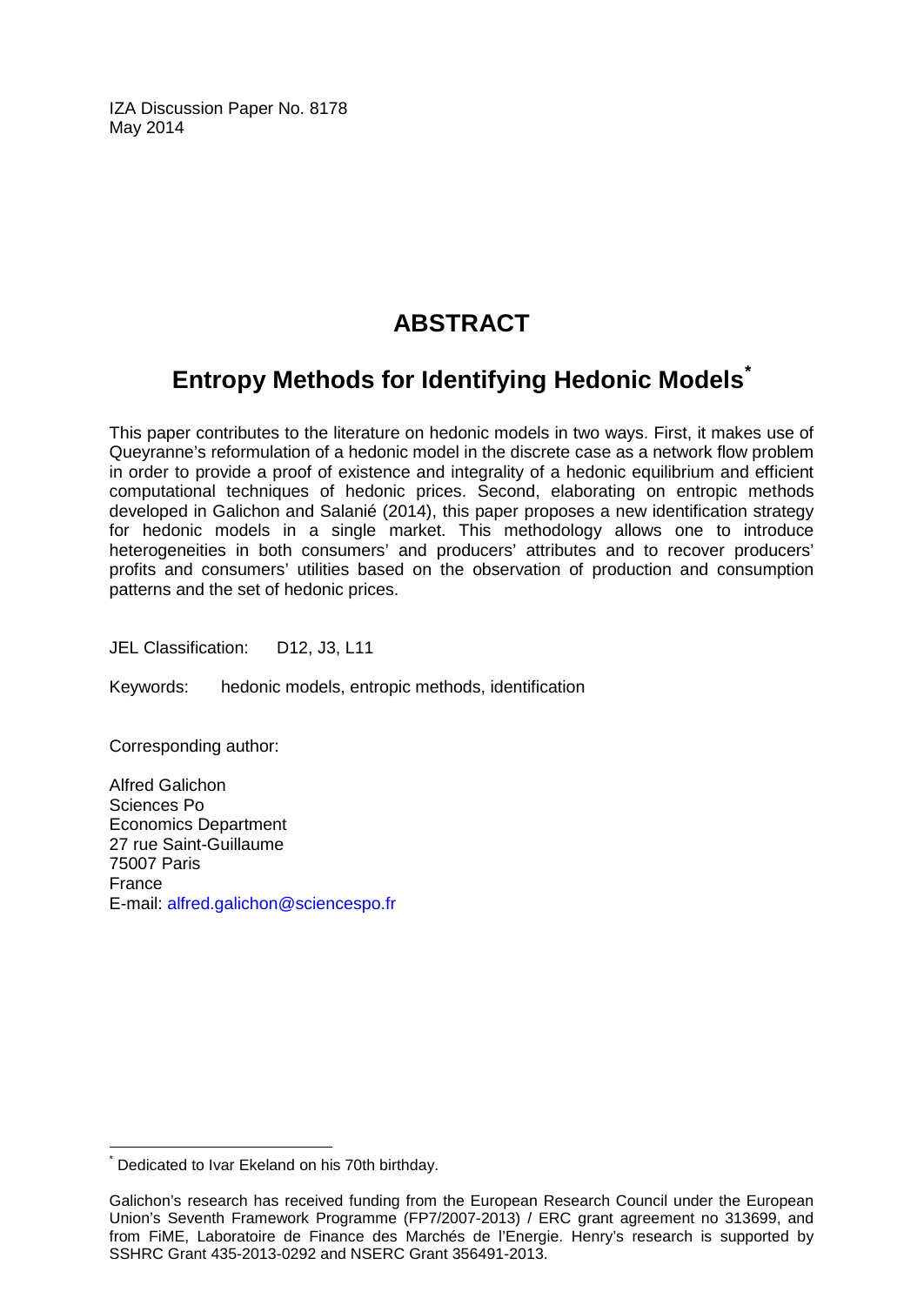### 1 Introduction

Starting with Court (1941), Griliches (1961) and Lancaster (1966), a large literature has aimed at providing a theoretical framework for pricing the attributes of highly differentiated goods. While this literature was initially mainly empirical in nature and early contributions lacked a proper theoretical setting, the first theoretical treatments of hedonic models appeared in Tinbergen (1956) and Rosen (1974). Tinbergen (1956) presents a stylized model in which preferences are quadratic and attributes normally distributed. Rosen (1974) showed the theoretical relation of hedonic prices to marginal willingness to produce and marginal willingness to consume. Hedonic models have also been used to study the pricing of highly differentiated products such as houses (Kain and Quigley, 1970), wine and champagne (Golan and Shalit, 1993), automobiles quality (Triplett, 1969) among others but also set forth a new literature on the Value of Statistical Life following Thaler and Rosenís  $(1976)$  original idea of seeing jobs attributes and in particular "risk taken on the job" as a vector of hedonic attributes valued on the labor market. More recently, significant progress on the understanding of the properties of hedonic models (properties of an equilibrium, identification of deep parameters etc.) has been achieved. These developments are to a large extent due to Ivar Ekelandís contributions, see e.g. Ekeland et al. (2004) and Ekeland (2010), and it is a pleasure to dedicate to him the present piece of work in recognition of our intellectual debt for him.

In this paper we contribute to the hedonic literature in two ways. First, we elaborate on an idea of Maurice Queyranne who reformulated the hedonic model in the discrete case as a network flow problem. This reformulation allows us to derive results on existence of a hedonic equilibrium in the discrete case, and it allows the use of powerful computational techniques to solve for the equilibrium. Second, building on recent development in the matching model literature and in particular the seminal contribution due to Choo and Siow (2006) generalized by Galichon and Salanié (2014), we introduce heterogeneities (unobserved by the econometrician) in producer and consumer types. This formalism has two advantages: (i) it allows for the incorporation of unobserved heterogeneity in the producers and consumers characteristics, and (ii) it provides straightforward identification results. Indeed, we follow Galichon and Salanié in making use of the convex duality in discrete choice problems to recover utilities from choice probabilities on both side of the market.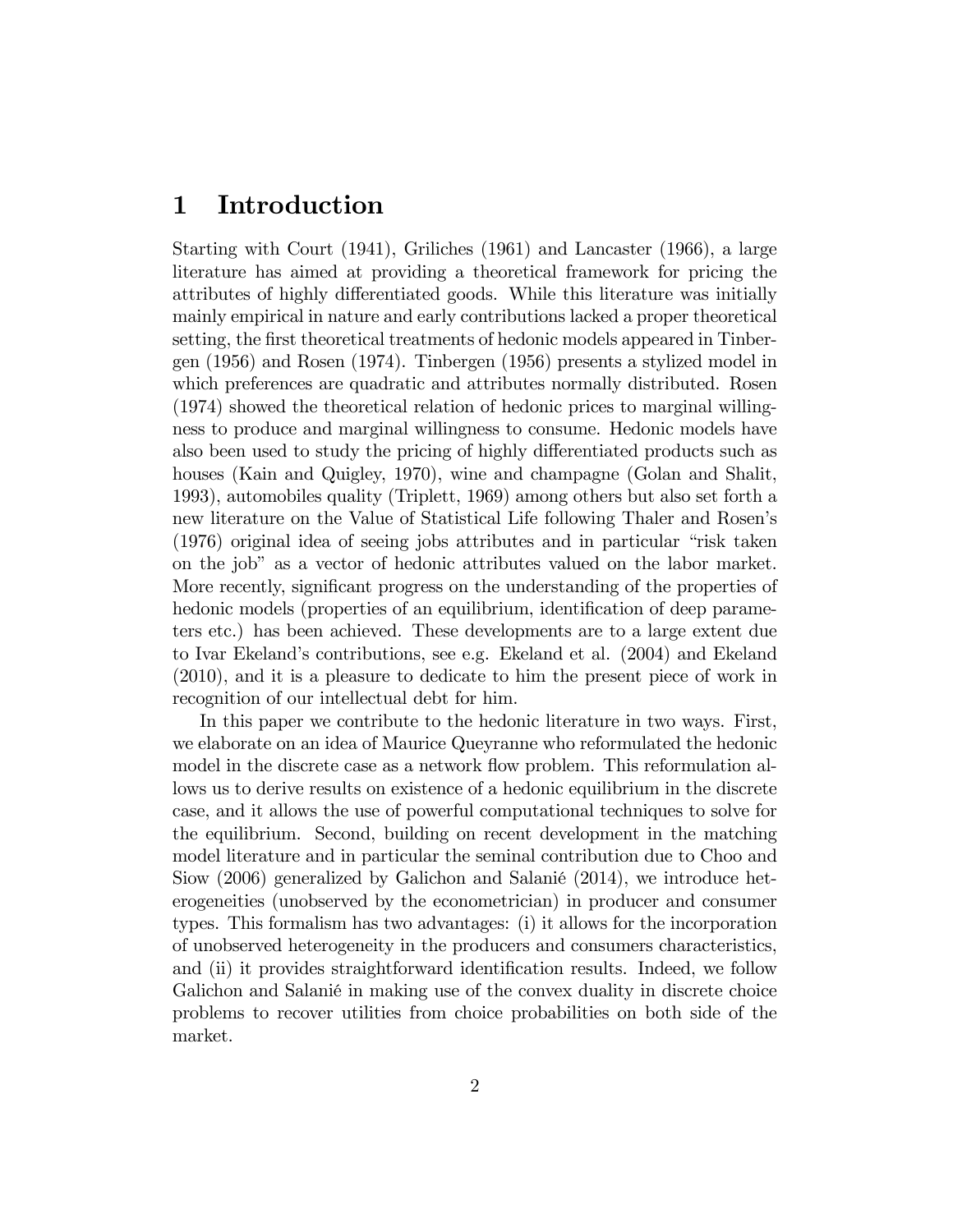The remainder of the paper is organized as follows. Section 2 discusses the properties of an equilibrium in hedonic model and its reformulation as a network áow problem. Section 3 introduces a model with unobserved heterogeneities on both sides of the market and studies the identification of preference parameters. The discussion in Section 4 concludes the paper.

## 2 Equilibrium, existence and properties

#### 2.1 Hedonic equilibrium

**The model.** Throughout this paper,  $\mathcal{X}$  is the set of observable types of producers of a given good, and  $\mathcal Y$  the set of observable types of consumers of that good. This good comes in various qualities; let  $\mathcal Z$  be the set of the good's qualities. The sets  $\mathcal{X}, \mathcal{Y}$  and  $\mathcal{Z}$  are assumed to be finite. It is assumed that there is a supply  $n_x$  (resp.  $m_y$ ) of producers (resp. consumers) of type x (resp.  $y$ ). It is assumed that producers (resp. consumers) can produce (consume) at most one unit of good. They have the option not to participate in the market, in which case they choose  $z = 0$ .

For example, hedonic models can be used to model the market for fine wines<sup>1</sup>. In that case,  $\mathcal{X}$  may be the set of observable characteristics of wine producers (say, grapes used, average amount of sunshine, and harvesting technology), and  $\mathcal Y$  may be the set of observable characteristics of wine consumers (say country and purchasing channel).  $\mathcal Z$  will be the quality of the wine (say acidity, sugar content, expert rating).

Let  $p_z$  be the price of the good of quality z. If a producer of type x produces the good in quality z, the payoff to the producer is  $\alpha_{xz} + p_z$ , where  $\alpha_{xz} \in \mathbb{R} \cup \{-\infty\}$  is the producer's productivity (the opposite of a production cost). Similarly, if the consumer of type y consumes the good in quality  $z$ , the payoff to the consumer is  $\gamma_{yz} - p_z$ , where  $\gamma_{yz} \in \mathbb{R} \cup \{-\infty\}$  is the utility of the consumer<sup>2</sup>. Producers and consumers who do not participate in the market get a surplus of zero.

<sup>&</sup>lt;sup>1</sup>We are confident Ivar will approve of this choice of example.

<sup>2</sup>Note that in this setup, the utility of agents on each side of the market does not depend directly on the type of the agent with whom they match, only through the type of the contract. A more general framework where  $\alpha$  and  $\gamma$  depend simultaneously on x, y and z is investigated in Dupuy, Galichon and Zhao (2014).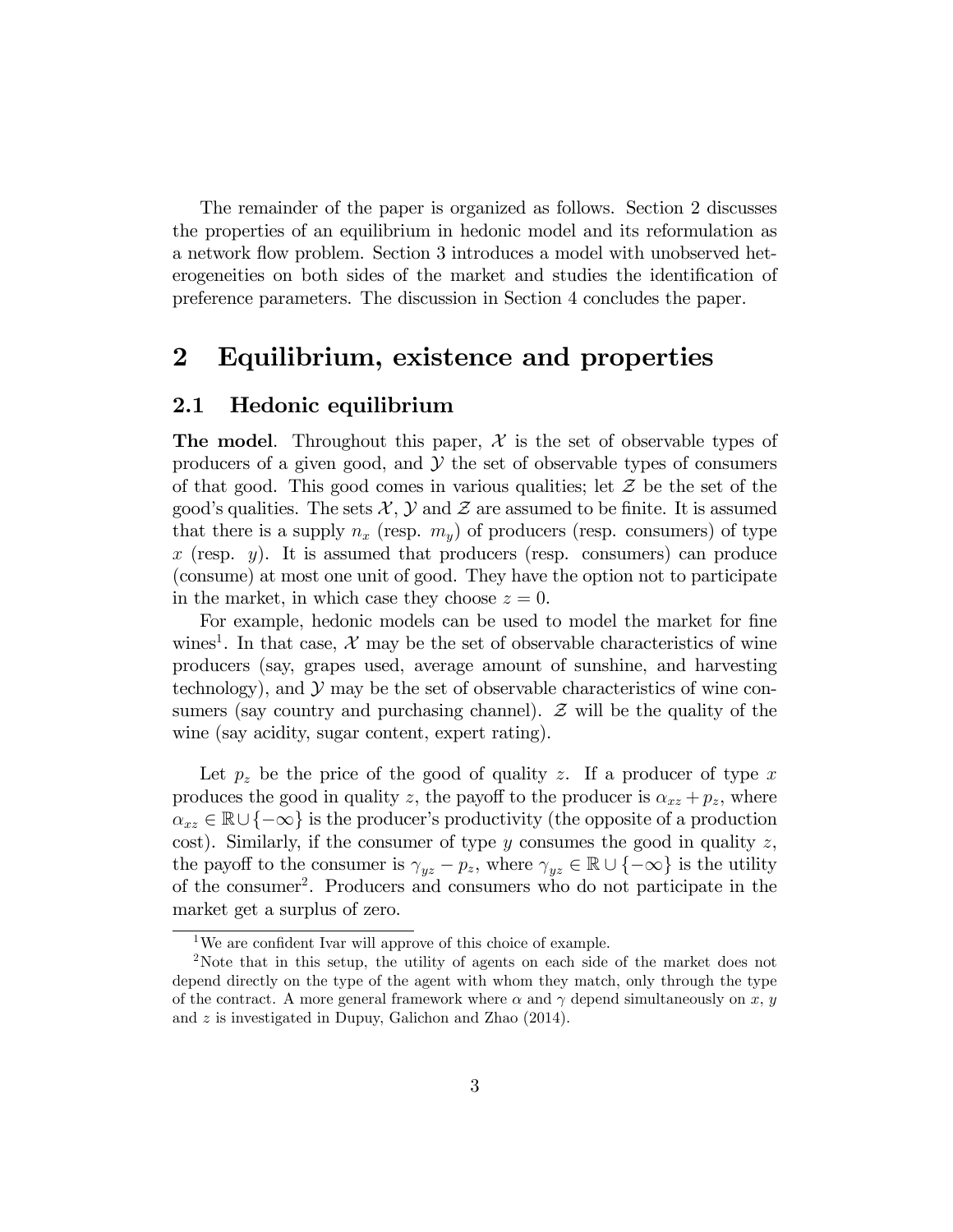**Supply and demand.** Let  $\mu_{xz}$  be the supply function, that is the number of producers of type x offering quality z; similarly,  $\mu_{zy}$  is the demand function, the number of consumers of type  $y$  demanding quality  $z$ . One has

$$
\sum_{z \in \mathcal{Z}} \mu_{xz} \le n_x , \sum_{z \in \mathcal{Z}} \mu_{zy} \le m_y
$$

where the difference between the right-hand side and the left-hand side of these inequalities is the number of producers of type  $x$  (resp. consumers of type y) deciding to opt out of the market. The market clearing condition for quality z expresses that the total quantity of good of quality z produced is equal to the total quantity consumed, that is

$$
\sum_{x\in\mathcal{X}}\mu_{xz}=\sum_{y\in\mathcal{Y}}\mu_{zy}
$$

(it is assumed that there is no free disposal; if free disposal is assumed the equality is replaced by  $\geq$  in the expression).

**Equilibrium prices.** At equilibrium, each producer  $x$  will optimize its production behavior given the price vector  $(p_z)$ ; hence if producing quality  $z'$ yields strictly more profit than producing quality  $z$ , then quality  $z$  will not be produced at all; that is  $\alpha_{xz} + p_z < \alpha_{xz'} + p_{z'}$  for some z' implies  $\mu_{xz} = 0$ . A similar condition holds for consumers.

One can now state a formal definition.

**Definition 2.1 (Hedonic equilibrium).** Let  $(p_z)_{z \in \mathcal{Z}}$  be a price vector,  $\mu_{xz}$ a supply function, and  $\mu_{yz}$  a demand function. Then:

(a)  $(p, \mu)$  is called a hedonic equilibrium whenever the following three conditions are all verified:

(i) People counting: the number of producers of type x actually participating in the market does not exceed the total number of agents of type  $x$ , and similarly for consumers of type  $y$ . That is, for any  $x$  and  $y$ ,

$$
\sum_{z} \mu_{xz} \le n_x , \sum_{z} \mu_{zy} \le m_y. \tag{2.1}
$$

(ii) Market clearing: for any z, supply for quality z will equate demand, that is

$$
\sum_{x \in \mathcal{X}} \mu_{xz} = \sum_{y \in \mathcal{Y}} \mu_{zy}.
$$
\n(2.2)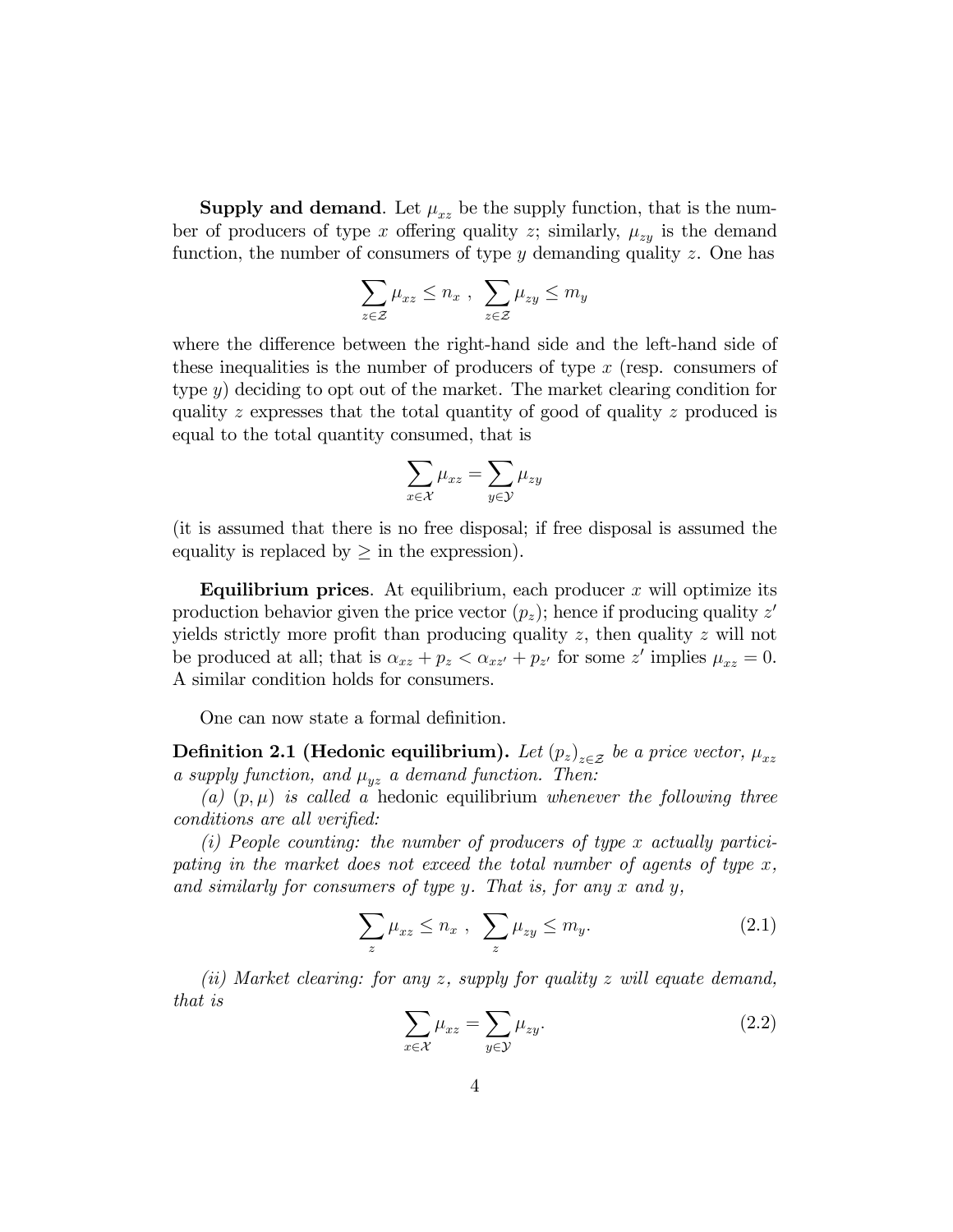(iii) Rationality: no producer or consumer chooses a quality that is suboptimal. That is, given  $(x, y, z, z')$ , then

$$
\alpha_{xz} + p_z < \alpha_{xz'} + p_{z'} \implies \mu_{xz} = 0
$$
\n
$$
\gamma_{yz} - p_z < \gamma_{yz'} - p_{z'} \implies \mu_{yz} = 0.
$$

(b) If  $n_x$  and  $m_y$  are integer,  $(p, \mu)$  is called an integral equilibrium whenever  $(p, \mu)$  is a hedonic equilibrium and all the entries  $\mu$  are integers.

The indirect utility  $u_x$  of a producer of type x and the indirect utility  $v_y$  of a consumer of type y are given by  $u_x = G_x (\alpha_x + p_x)$  and  $v_y = H_y (\gamma_y - p_x)$ , where  $G$  and  $H$  are respectively the indirect surpluses of producers and consumers, defined by

$$
G_x(U_{x.}) = \max_{z} U_{xz}^+ \text{ and } H_y(V_{.y}) = \max_{z} V_{yz}^+ \tag{2.3}
$$

where  $a^+$  denotes the positive part of a.

As a result, if  $p_z$  is an equilibrium price, then for all x, y and z,  $u_x \ge$  $\alpha_{xz} + p_z$  and  $v_y \ge \gamma_{zy} - p_z$ , thus  $\gamma_{yz} - v_y \le p_z \le u_x - \alpha_{xz}$ . Therefore:

**Proposition 2.1.** For a given optimal solution u and v, the set of equilibrium prices are the prices  $p_z$  such that

$$
p_z^{\max} \ge p_z \ge p_z^{\min}.\tag{2.4}
$$

where

$$
p_z^{\min} = \max_{y} (\gamma_{yz} - v_y) \quad and \quad p_z^{\max} = \min_{x} (u_x - \alpha_{xz}). \tag{2.5}
$$

As a result,  $u_x + v_y \ge \alpha_{xz} + \gamma_{yz}$ , hence

$$
u_x + v_y \ge \max_z \left( \alpha_{xz} + \gamma_{yz} \right), \tag{2.6}
$$

thus, as observed by Chiappori, McCann and Nesheim  $(2010)$ , u and v are the stable payoffs of the assignment game in transferable utility with surplus  $\Phi_{xy} = \max_z (\alpha_{xz} + \gamma_{yz})$ . In the next paragraph, we shall go beyond this equivalence by seeing a reformulation of the hedonic model as a network flow problem.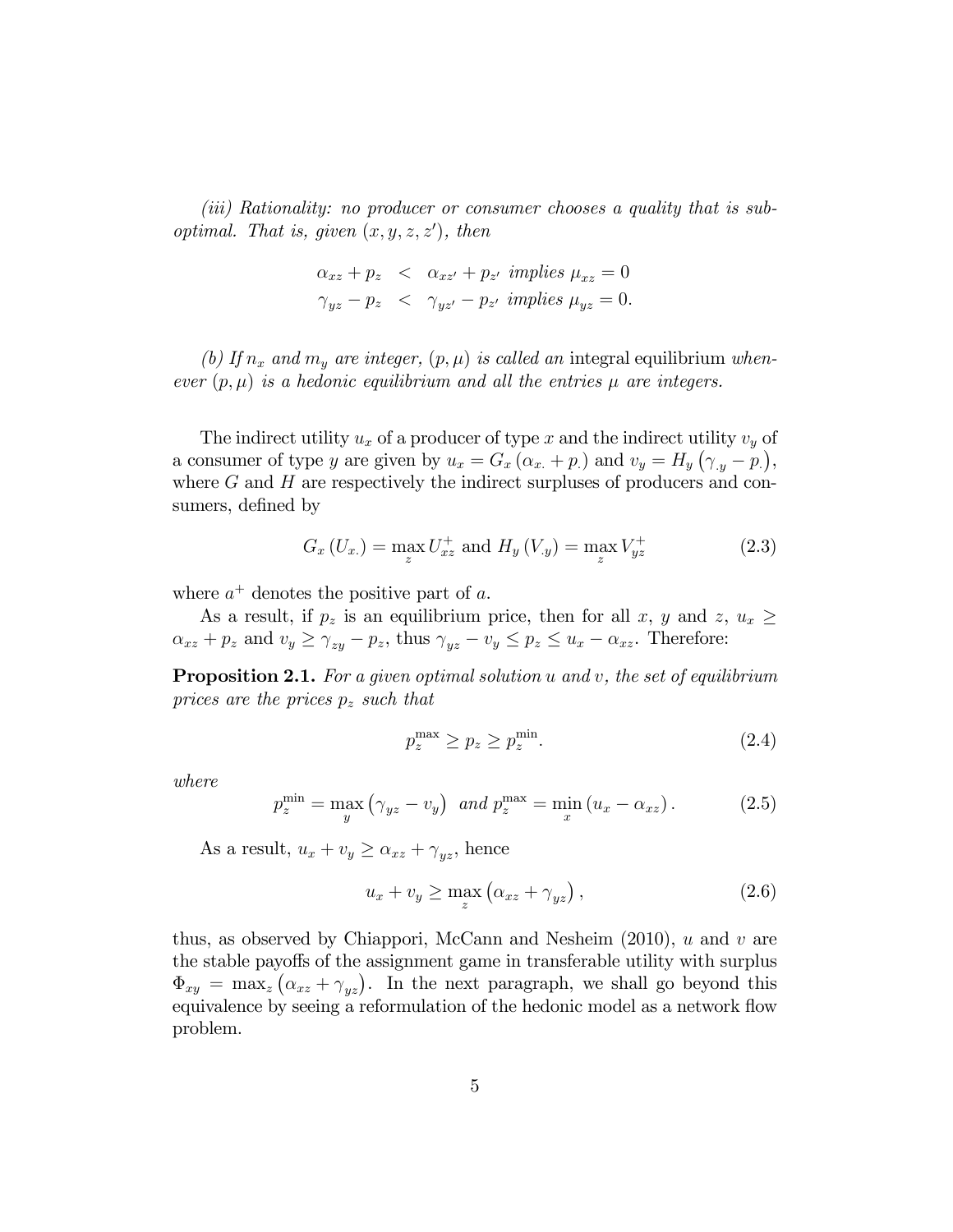#### 2.2 Network flow formulation

Interestingly, as understood by Maurice Queyranne, the hedonic equilibrium problem can be reformulated as a network áow problem. This reformulation will be of particular interest since, as we show below, it help us establish the existence of a hedonic equilibrium and provides the building blocks to compute an equilibrium. While the present exposition is as self-contained as possible, a good reference for network áow problems is Ahuja, Magnanti and Orlin (1993).

**The network**. Define a set of *nodes* by  $\mathcal{N} = \mathcal{X} \cup \mathcal{Z} \cup \mathcal{Y}$ , and a set of *arcs* A which is a subset of  $\mathcal{N} \times \mathcal{N}$  and is such that if  $ww' \in \mathcal{A}$ , then  $w'w \notin \mathcal{A}$ . Here, the set of arcs is  $\mathcal{A} = (\mathcal{X} \times \mathcal{Z}) \cup (\mathcal{Y} \times \mathcal{Z})$ .

A vector is defined as an element of  $\mathbb{R}^{\mathcal{A}}$ . Here, we introduce the following direct surplus vector

$$
\phi_{ww'} \quad : \quad = \alpha_{xz} \text{ if } w = x \text{ and } w' = z \tag{2.7a}
$$

$$
\phi_{ww'} \quad : \quad = \gamma_{yz} \text{ if } w = z \text{ and } w' = y. \tag{2.7b}
$$

For two nodes  $w$  and  $w'$ , a path from  $w$  to  $w'$  is a chain

$$
(w_0w_1), (w_1w_2), ..., (w_{T-2}w_{T-1}), (w_{T-1}w_T)
$$

such that  $w_iw_{i+1} \in \mathcal{A}$  for each i. T is the length of the path. Here, the only nontrivial paths are of length 2 and are of the form  $(xz)$ ,  $(zy)$  where  $x \in \mathcal{X}$ ,  $z \in \mathcal{Z}$  and  $y \in \mathcal{Y}$ .

For two nodes  $w$  and  $w'$ , we define the *reduced surplus*, or *indirect surplus* as the surplus associated to the optimal path from w to w'. Here, for  $x \in \mathcal{X}$ ,  $y \in \mathcal{Y}$ , the indirect suplus  $\Phi_{xy}$  of producer x and consumer y is

$$
\Phi_{xy} := \max_{z \in \mathcal{Z}} \left( \alpha_{xz} + \gamma_{yz} \right). \tag{2.8}
$$

For  $w \in \mathcal{N}$ , we let  $N_w$  be the algebraic quantity of mass leaving the network at w. Hence  $N_w$  is the flow of mass being consumed  $(N_w > 0)$  or produced  $(N_w < 0)$  at w. The nodes such that  $N_w < 0$  (resp.  $N_w = 0$ ) and  $N_w > 0$ ) are called the source nodes, whose set is denoted S (resp.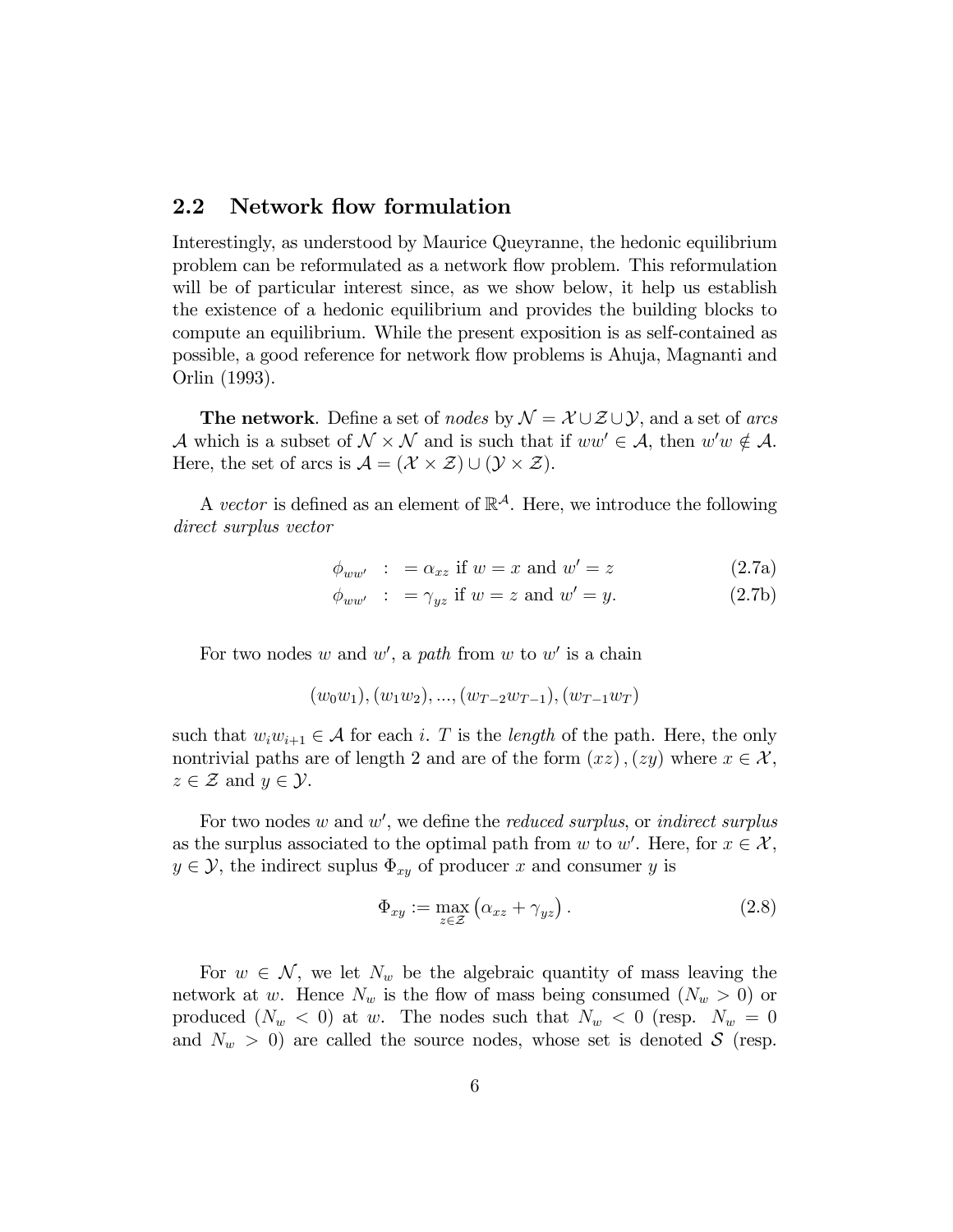intermediate nodes  $\mathcal I$  and target nodes  $\mathcal I$ ). Here, for  $x \in \mathcal X$ ,  $y \in \mathcal Y$ , and  $z \in \mathcal{Z}$ , we set

$$
N_x := -n_x \ , \ N_y := m_y \ , \ N_z := 0 \tag{2.9}
$$

so that the set of source nodes is  $\mathcal{S} := \mathcal{X}$ , the set of intermediate nodes is  $\mathcal{I} := \mathcal{Z}$ , and the set of target nodes is  $\mathcal{T} := \mathcal{Y}$ .

**Gradient, flows**. We define a *potential* as an element of  $\mathbb{R}^N$ . We define the *gradient matrix* as the matrix of general term  $\nabla_{aw}$ ,  $a \in \mathcal{A}$ ,  $w \in \mathcal{N}$  such that

$$
\nabla_{aw} = -1
$$
 if a is out of w,  $\nabla_{aw} = 1$  if a is into w,  $\nabla_{aw} = 0$  else,

so that, for a potential  $f \in \mathbb{R}^N$ ,  $\nabla f$  is the vector such that for  $a = ww' \in \mathcal{A}$ , one has  $(\nabla f)_{ww'} = f_{w'} - f_w$ . Here, set the potential of surpluses U as

$$
U_x := -u_x \ , \ U_z := -p_z \ , \ U_y := v_y, \tag{2.10}
$$

and

$$
(\nabla U)_{xz} = u_x - p_z
$$
 and  $(\nabla U)_{zy} = v_y + p_z.$  (2.11)

We define the *divergence* matrix  $\nabla^*$  (sometimes also called *node-edge*, or incidence matrix<sup>3</sup>) as the transpose of the gradient matrix:  $\nabla_{xa}^* := \nabla_{ax}$ . As a result, for a vector  $v$ ,

$$
(\nabla^* v)_{ww'} = \sum_z v_{zw'} - \sum_z v_{wz}.
$$

A flow is a nonnegative vector  $\mu \in \mathbb{R}^{\mathcal{A}}_+$  that satisfies the balance of mass equation<sup>4</sup>, that is

$$
(N - \nabla^* \mu)_w \geq 0, \ w \in \mathcal{S} \tag{2.12}
$$

$$
(N - \nabla^* \mu)_w = 0, \ w \in \mathcal{I}
$$
\n(2.13)

$$
(N - \nabla^* \mu)_w \leq 0, \ w \in \mathcal{T} \tag{2.14}
$$

<sup>&</sup>lt;sup>3</sup>The node-edge matrix is usually denoted A; our notations  $\nabla^*$  and terminology are chosen to stress the analogy with the corresponding differential operators in the continuous case.

<sup>&</sup>lt;sup>4</sup>In most physical systems, mass is conserved and the balance equation has the more usual form of Kirchoff's law  $\nabla^*\mu = N$ . However, in the present setting, producers and consumers have an option not to participate in the market, hence  $\nabla^*\mu = N$  is replaced by Eqs. (2.12)-(2.14).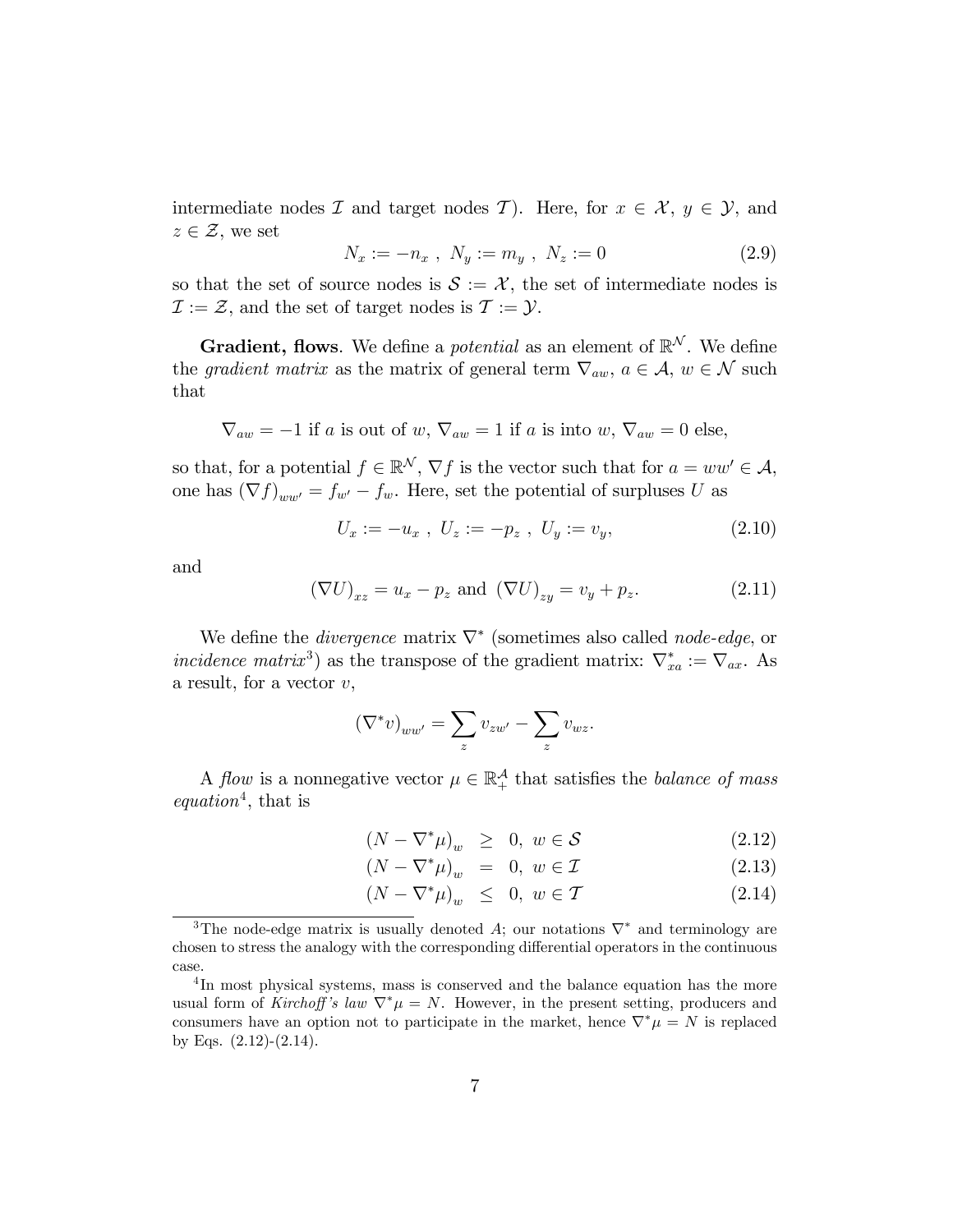Here,  $\mu$ :  $(\mu_{xz}, \mu_{zy})$  is a flow if and only if  $\mu_{xz}$  and  $\mu_{zy}$  satisfy the people counting and market clearing equations, that is

$$
\sum_{z} \mu_{xz} \le n_x , \sum_{z} \mu_{zy} \le m_y \text{ and } \sum_{x \in \mathcal{X}} \mu_{xz} = \sum_{y \in \mathcal{Y}} \mu_{zy}.
$$

**Maximum surplus flow**. We now consider the *maximum surplus flow problem*, that is

$$
\max_{\mu \in \mathbb{R}^A_+} \sum_{a \in A} \mu_a \phi_a
$$
\n*s.t.*  $\mu$  satisfies (2.12), (2.13), (2.14), (2.14)

whose value coincides with the value of its dual version, that is

$$
\min_{U \in \mathbb{R}^N} \sum_{w \in \mathcal{N}} U_w N_w
$$
\n
$$
s.t. \quad U_w \ge 0, \forall w \in \mathcal{S} \cup \mathcal{T}
$$
\n
$$
\nabla U \ge \phi,
$$
\n(2.16)

:

and by complementary slackness, for  $w \in \mathcal{S} \cup \mathcal{T}$ ,  $U_w > 0$  implies  $N_w =$  $(\nabla^*\mu)_w$ . A standard result is that if N has only integral entries, then (2.15) has an integral solution  $\mu$ .

Here the solution  $U$  of  $(2.16)$  is related to the solution to the hedonic model by Equations (2.10), that is  $u_x = -U_x$ ,  $p_z = -U_z$ ,  $v_y = U_y$ . Using (2.11) and (2.7),  $\nabla U \ge \phi$  implies  $u_x - p_z = U_z - U_x \ge \phi_{xz} = \alpha_{xz}$  and  $v_y + p_z = U_y - U_z \ge \phi_{zy} = \gamma_{zy}$ , thus, using complementary slackness one recovers

$$
u_x = \max_z (\alpha_{xz} + p_z)^+ \text{ and } v_y = \max_z (\gamma_{zy} - p_z)^+
$$

Further, if  $n$  and  $m$  have only integral entries, then there is an integral solution  $\mu$  to (2.15). Therefore:

Theorem 2.1 (Queyranne). The hedonic equilibrium problem of Theorem  $2.2$  can be reformulated as a matching flow problem as described above.

As announced above, this reformulation has several advantages. First, it establishes the existence of a hedonic equilibrium, and its integrality.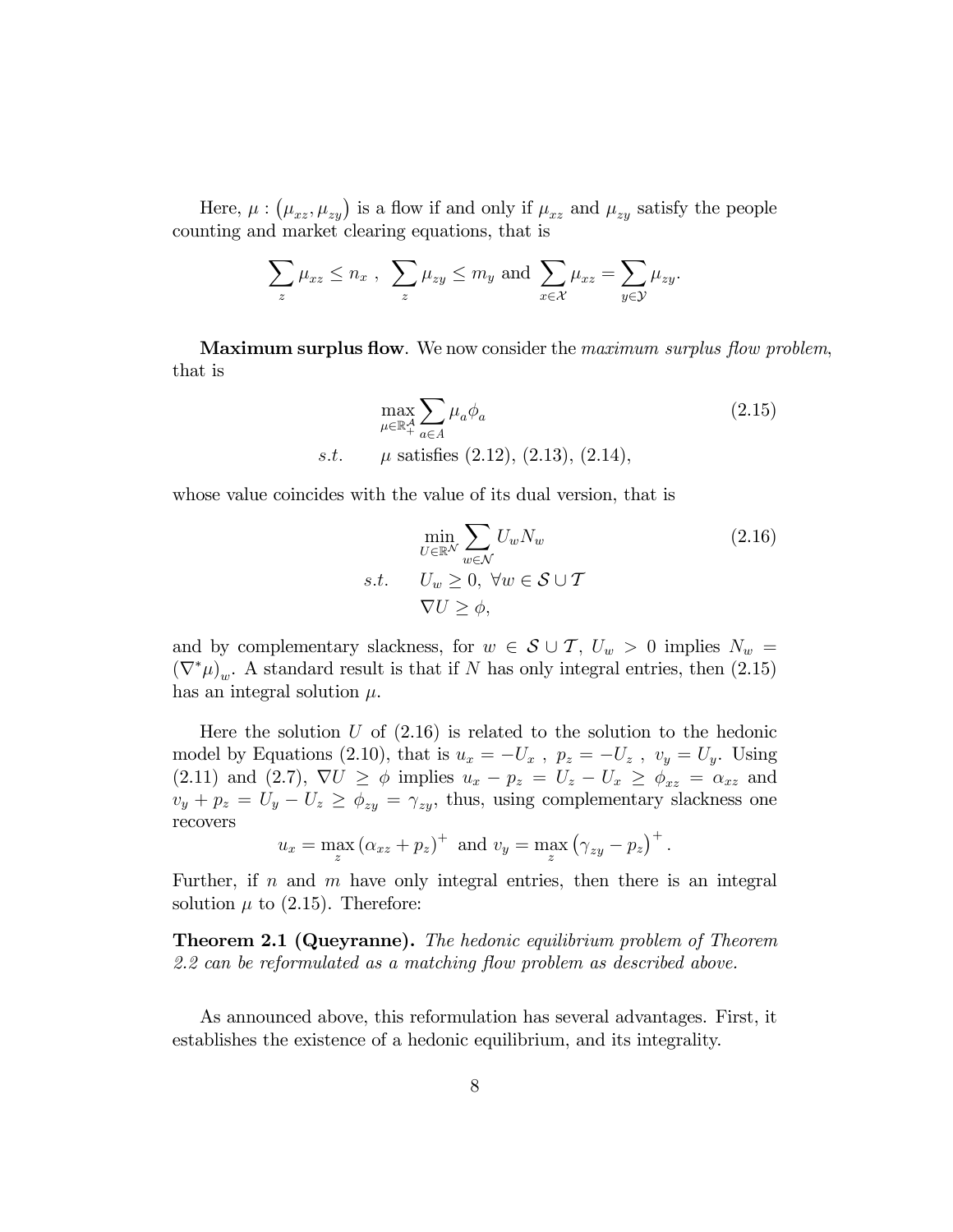**Theorem 2.2 (Existence).** Consider a market given by  $n_x$  producers of type x,  $m_{y}$  consumers of type y, and where productivity of producer x is given by  $\alpha_{xz}$ , and utility of consumer y is  $\gamma_{yz}$ . Then:

(i) There exists a hedonic equilibrium  $(p_z, \mu_{xz}, \mu_{yz})$ ;

(ii)  $(\mu_{xz}, \mu_{yz})$  are solution to the primal problem of the expression of the social welfare

$$
\max_{\mu_{xz}, \mu_{yz} \ge 0} \sum_{xz} \mu_{xz} \alpha_{xz} + \sum_{yz} \mu_{yz} \gamma_{yz}
$$
\n
$$
\sum_{z} \mu_{xz} \le n_x \text{ and } \sum_{z} \mu_{yz} \le m_y \text{ and } \sum_{x} \mu_{xz} = \sum_{y} \mu_{yz},
$$
\n(2.17)

while  $(p_z)$  is obtained from the solution of the dual expression of the social welfare

$$
\min_{u_x, v_y \ge 0; p_z} \sum_x n_x u_x + \sum_y m_y v_y
$$
\n
$$
u_x \ge \alpha_{xz} + p_z \text{ and } v_y \ge \gamma_{yz} - p_z.
$$
\n(2.18)

expressed equivalently as  $\min_{p_z} \sum_x n_x G_x (\alpha_x + p_x) + \sum_y m_y H_y (\gamma_y - p_y)$ , where the indirect surpluses  $G_x$  and  $\overline{H_y}$  are defined in (2.3).

(iii) If  $n_x$  and  $m_y$  are integral for each x and y, then  $\mu_{xz}$  and  $\mu_{yz}$  can be taken integral.

Second, on the practical side, Theorem 2.2 also has a useful consequence in terms of computation of the equilibrium, as shown in the following corollary.

**Corollary 2.1.** The equilibrium prices  $(p_z)$  as well as the quantities  $\mu_{xz}, \mu_{yz}$ supplied at equilibrium can be determined using one of the many maximum flows algorithms, see for instance Ahuja, Magnanti and Orlin (1993).

Example 2.1. Assume that there are four sellers and three buyers, each of whom is unique among her type, and three qualities. Participation is endogenous but there is no free disposal. Assume that the technology and preference parameters are given by

$$
(\alpha_{xz}) = \begin{pmatrix} 2 & 5 & 3 \\ 2 & 1 & 4 \\ 1 & 5 & 8 \\ 4 & 2 & 4 \end{pmatrix} \text{ and } (\gamma_{yz}) = \begin{pmatrix} 0 & 2 & 4 \\ 2 & 4 & 2 \\ 1 & 2 & 6 \end{pmatrix}.
$$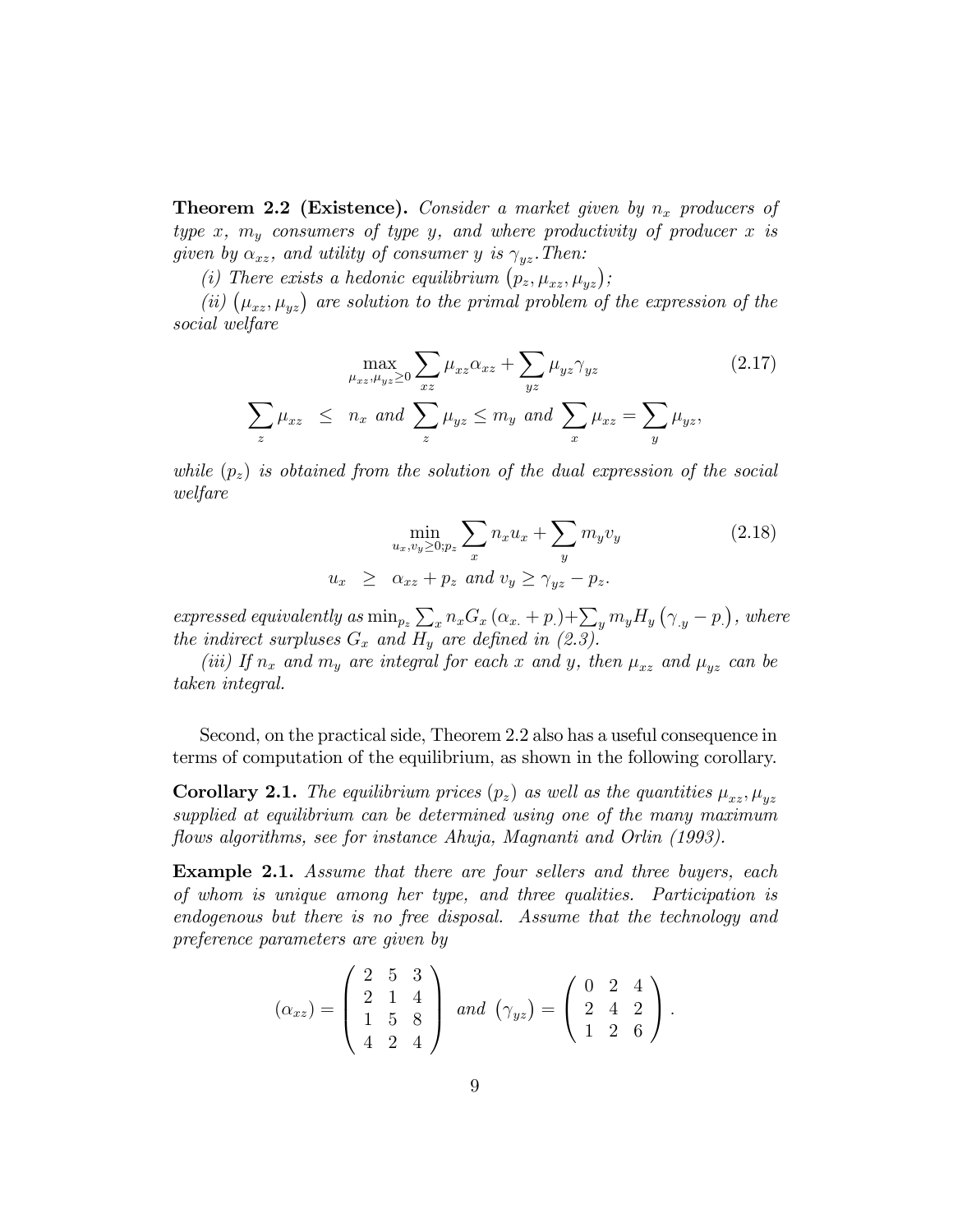The indirect utilities of the buyers and the sellers are determined by linear programming. One finds  $u_x^{\min} = (0\ 0\ 4\ 0)$  and  $v_y^{\max} = (8\ 9\ 10)$ , and  $u_x^{\max} =$  $(3\ 0\ 4\ 0)$ , and  $v_y^{\min} = (8\ 6\ 10)$ , and the optimal matching will consist in matching  $x_1$  with  $y_2$ , which produce together quality 2, and any other two remaining producers with the two other remaining consumers, producing two units of quality of quality 3. Hence the optimal production of quality is  $l_{x_1} =$  $0, l_{x_2} = 1$  and  $l_{x_3} = 2$ . Making use of  $p_z^{\min} = \max_y (\gamma_{yz} - v_y^{\max})$  and  $p_z^{\max} =$  $\min_x (u_x^{\max} - \alpha_{xz}),$  one finds that if  $u = (0\ 0\ 4\ 0)$  and  $v = (8\ 9\ 10),$  then  $p \in [-7, -4] \times [-5, -2] \times \{-4\}.$ 

## 3 Introducing heterogeneities

In the spirit of Galichon and Salanie (2014), who extended the model of Choo and Siow (2006), we are now going to introduce heterogeneities in producers' and consumers' characteristics. As before, we consider the set  $\mathcal{X}$ of observable types of producers, the set  $\mathcal Y$  of observable types of consumers, and  $\mathcal Z$  be the set of qualities, and the sets  $\mathcal X, \mathcal Y$  and  $\mathcal Z$  are finite<sup>5</sup>. In the sequel, i will denote an individual producer, and j will denote an individual consumer. The analyst observes the "observable type"  $x_i \in \mathcal{X}$  of producer i, and the "observable type"  $y_i \in \mathcal{Y}$  of consumer j. Two producers (resp. consumers) sharing the same observable type may differ in some additional heterogeneity term that will affect their profitability (resp. utility) function. This heterogeneity is observed by the consumers but not by the analyst. It is assumed that the quality  $z \in \mathcal{Z}$  is fully observable by all parties and the analyst.

If the price of quality z is  $p_z$ , then the profit of an individual producer i selling quality z is defined as  $\tilde{\alpha}_{iz} + p_z \in \mathbb{R} \cup \{-\infty\}$ , and the utility of an individual consumer j purchasing z is defined as  $\tilde{\gamma}_{jz} - p_z \in \mathbb{R} \cup \{-\infty\}$ . If producer i (resp. consumer  $j$ ) does not participate in the market, she gets a surplus of  $\tilde{\alpha}_{i0}$  (resp.  $\tilde{\gamma}_{j0}$ ). The tilde notation in  $\tilde{\alpha}$  and  $\tilde{\gamma}$  indicates that these terms characterize the invididual level, which will be random from the point of view of the observer. Note that the utility of agents on each side of the

<sup>&</sup>lt;sup>5</sup>However, the ideas presented here extend to the continuous case, see Dupuy and Galichon (2014) for a continuous logit approach and Chernozhukov, Galichon and Henry (2014) for an approach based on multivariate quantile maps.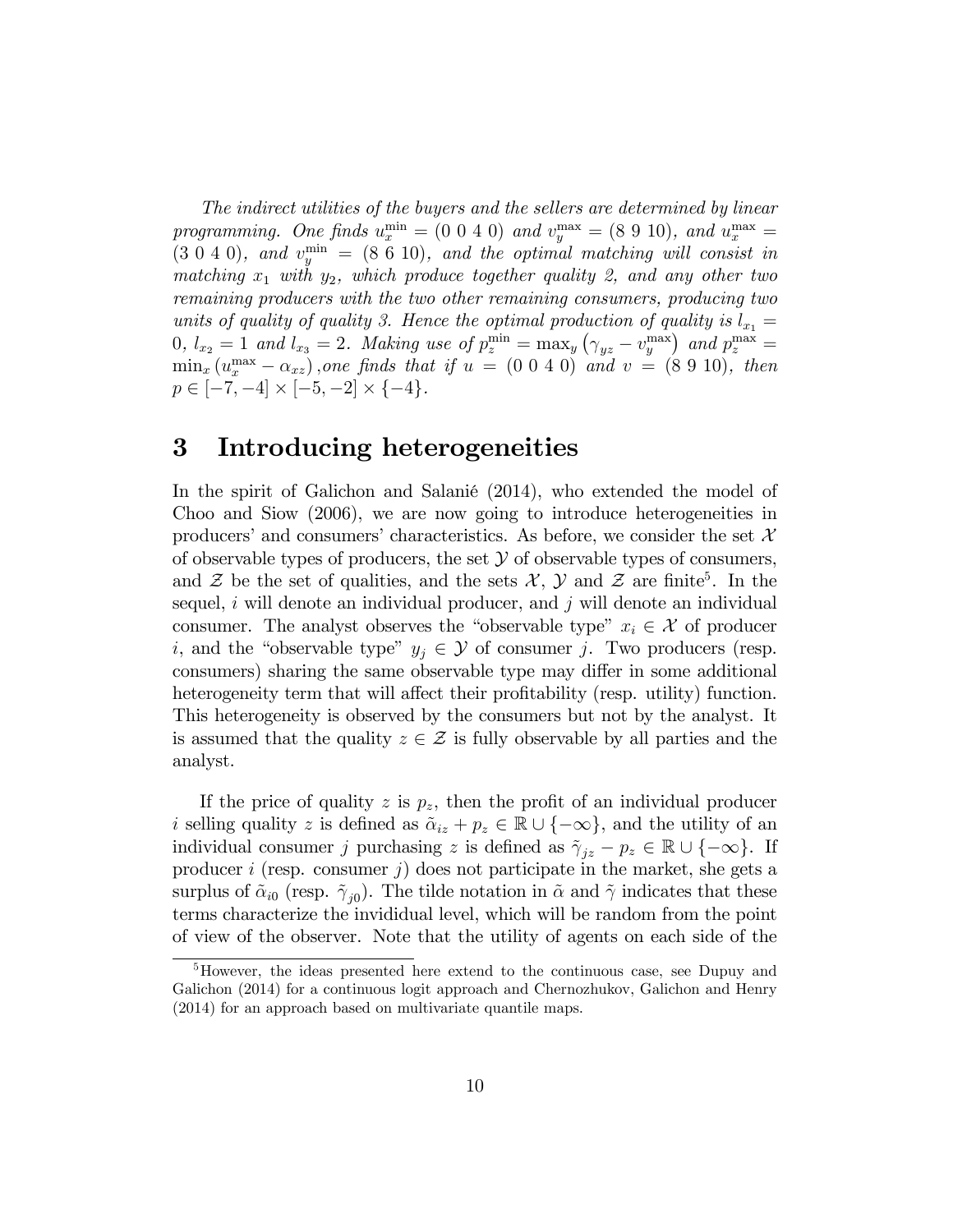market still does not depend directly on the type of the agent with whom they match, but only indirectly via the type of the contract.

#### 3.1 Structure of the heterogeneity

We introduce an structural assumption regarding the structure of unobserved heterogeneity.

**Assumption 3.1.** Assume that the pre-transfer profitability and utility terms have structure

$$
\begin{array}{rcl}\n\tilde{\alpha}_{iz} & = & \alpha_{x_iz} + \varepsilon_{iz} \text{ and } \tilde{\gamma}_{jz} = \gamma_{y_jz} + \eta_{jz} \\
\tilde{\alpha}_{i0} & = & \varepsilon_{i0} \text{ and } \tilde{\gamma}_{j0} = \eta_{j0}\n\end{array}
$$

where:

a) The surplus shock, or unobserved heterogeneity component  $\varepsilon_i$  of all producers of observable characteristics  $x_i$  are drawn from the same distribution  $\mathbf{P}_{x_i}.$ 

b) The surplus shock, or unobserved heterogeneity component  $\eta_j$  of all consumers of observable characteristics  $y_j$  are drawn from the same distribution  $\mathbf{Q}_{y_j}$ .

c) The distributions  $P$  and  $Q$  have full support.

Part a) and b) of this assumption are not very restrictive. They essentially express that the quality  $z$  is fully observed. Part c) is more restrictive. It implies that for each type of producer or consumer, and for any quality, some individual of this type will produce or consume this quality. This assumption does not hold if, say, some technological constraint prevents some producers to produce a given quality. Although this assumption is not required, and is not needed in Galichon and Salanié  $(2014)$ , it greatly simplifies the results on identification and we will maintain it for the purposes of this paper.

We will also assume that:

Assumption 3.2. There is a large number of producers and consumers of each given observable type, and each of them are price takers.

This assumption has two virtues. First, it implies that we can have a statistical description of the producers and the consumer of a given type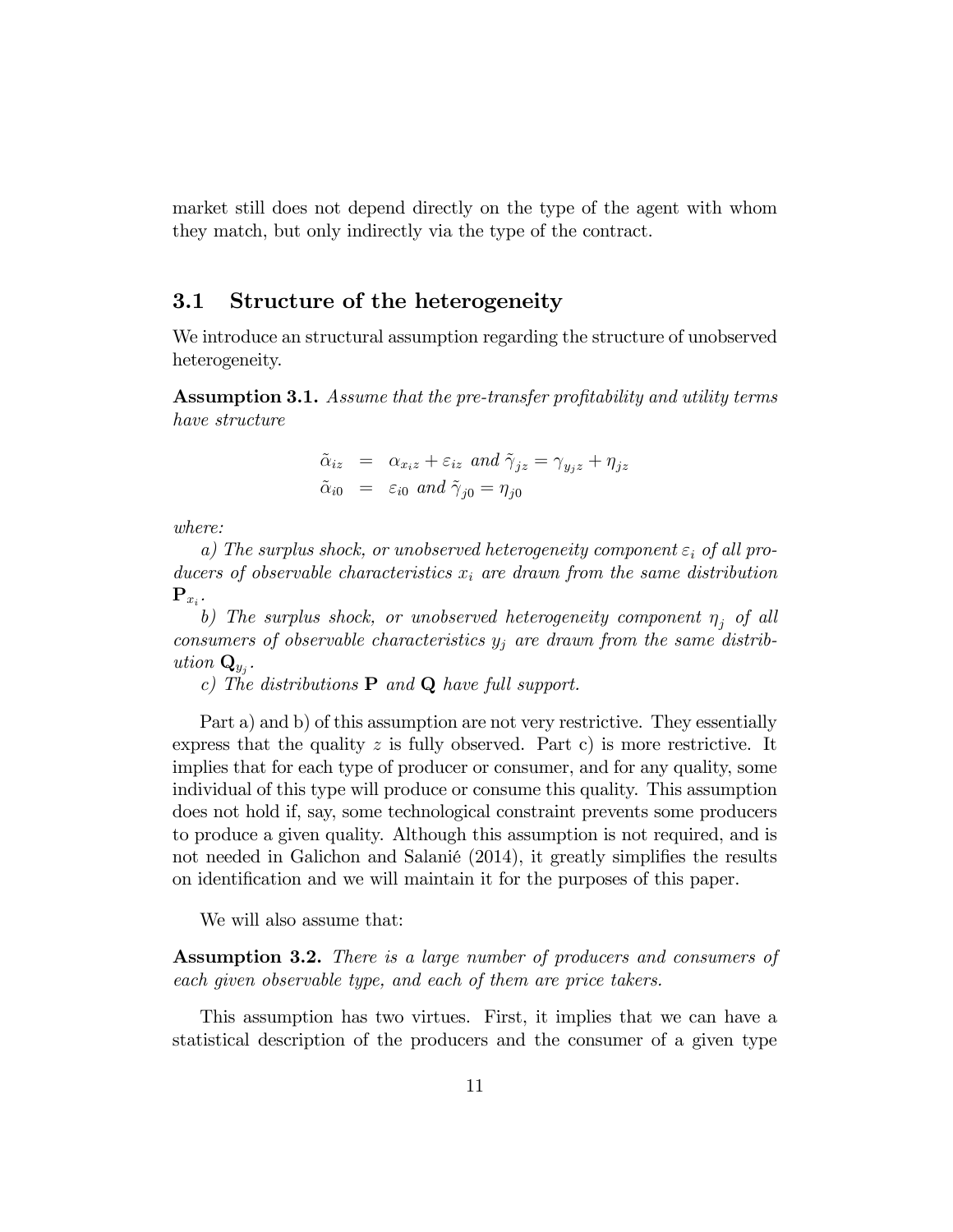and we do not need to worry about sample variations. Second, it rules out any strategic behaviour by agents: the market here is assumed perfectly competitive.

#### 3.2 Social welfare

We now investigate the social welfare, understood as the sum of the producers' and consumers' surpluses. We first focus on the side of producers. At equilibrium, producer  $i$  will get utility

$$
U_{x_iz} + \varepsilon_{iz}
$$

from producing quality  $z$ , where

$$
U_{xz} = \alpha_{xz} + p_z.
$$

The sum of the ex-ante indirect surpluses of the producers of observable type x is  $n_x G_x(U_x)$ , where  $G_x(U_x)$  is the expected indirect utility of a consumer of type  $x$ , that is

$$
G_x(U_x) = \mathbb{E}_{\mathbf{P}_x} \left[ \max_{z \in \mathcal{Z}} (U_{xz} + \varepsilon_{iz}, \varepsilon_{i0}) \right]
$$
(3.1)

where  $U_x$  denotes the vector of  $(U_{xz})_{z \in \mathcal{Z}}$ , and where the expectation is taken with respect to the distribution  $P_x$  of unobserved heterogeneity component  $\varepsilon_i$ . By the Envelope theorem, the number of producers of type x choosing quality z, denoted  $\mu_{z|x}$ , is given by

$$
\mu_{z|x} = \frac{\mu_{xz}}{n_x} = \mathbf{P}_x \left( x \text{ chooses } z \right)
$$

$$
= \frac{\partial G_x(U_{x.})}{\partial U_{xz}}.
$$
(3.2)

This result sheds light on the equilibrium characterization problem: based on the vector of producer surpluses  $U$ , this allows to deduce the production patterns  $\mu$ , and a similar picture holds on the consumers' side. However, the *identification problem* consists in recovering utility parameters, here  $U_x$ . based on the observation of producer' choices, here summarized by  $\mu_{xz}$ , the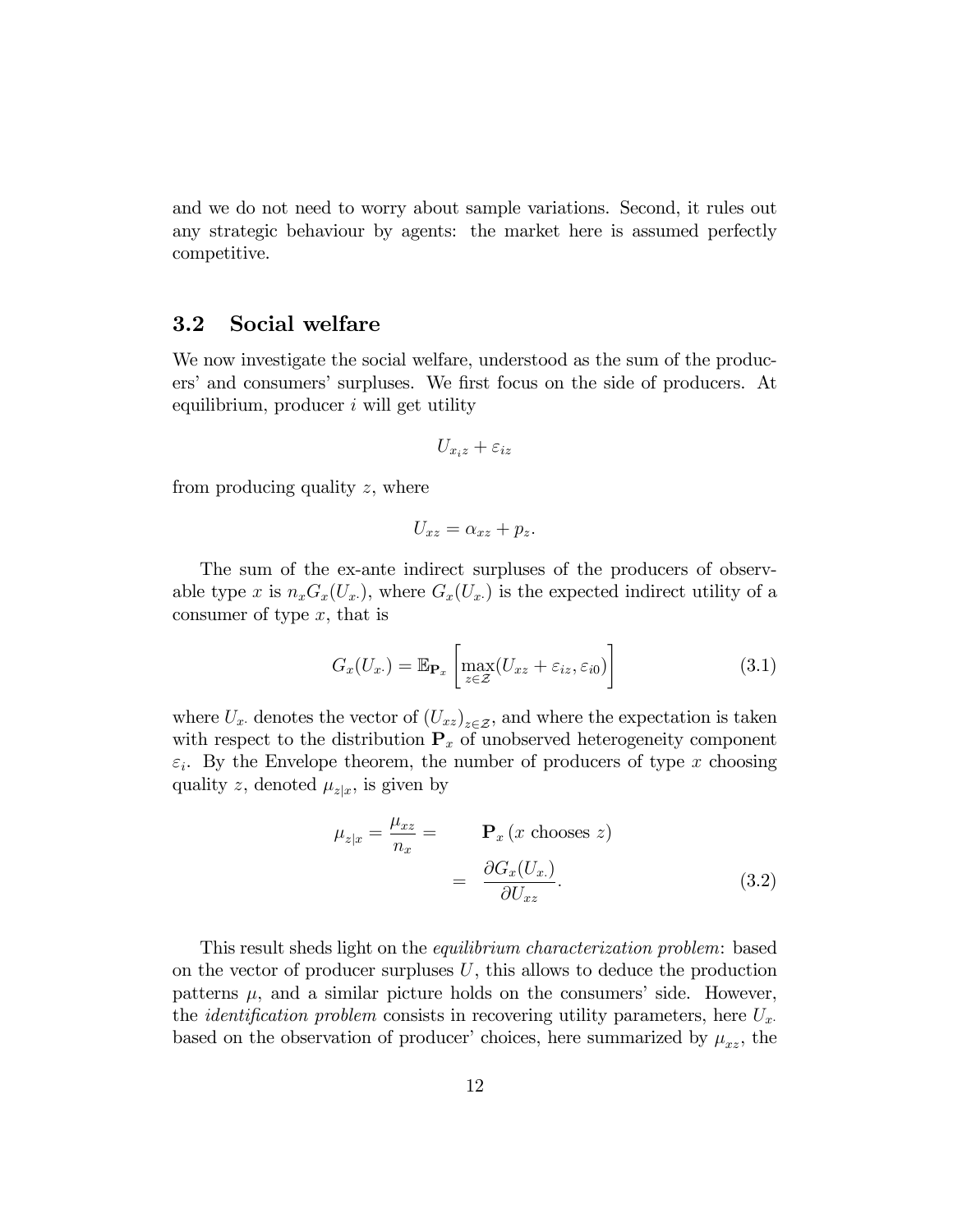number of producers of observable type x who choose to sell quality z. This requires inverting relation (3.2). To do this, still following Galichon and Salanié (2014), introduce the Legendre-Fenchel transform  $G_x^*$  of  $G_x$  as

$$
G_x^*(\mu_{\cdot|x}) = \max_{U_{xz}} \left( \sum_{z \in \mathcal{Z}} \mu_{z|x} U_{xz} - G_x(U_{x.}) \right) \text{ if } \sum_{z \in \mathcal{Z}} \mu_{z|x} \le 1 \qquad (3.3)
$$
  
= +\infty otherwise.

where  $\mu_{\vert x}$  is the vector of choice probabilities  $(\mu_{z|x})_{z\in\mathcal{Z}}$ . By the Envelope theorem, one has

$$
U_{xz} = \frac{\partial G_x^*(\mu_{z|x})}{\partial \mu_{z|x}}.\tag{3.4}
$$

Hence  $U_{xz}$  is identified from  $\mu_x$  by equation (3.4). Galichon and Salanié  $(2014)$  have shown that  $G^*$  can be very efficiently computed as the solution to an optimal matching problem.

Similarly to the producers' side of the market, denote  $V_{yz} = \gamma_{yz} - p_z$  the deterministic part of the consumer's payoff from buying good quality  $z$ , and write  $V_y$  for the  $|\mathcal{Z}|$ -dimensional vector with z-th component  $V_{yz}$ . The sum of expected utilities of consumers with observable characteristics  $y$  is given by  $m_yH_y(V_y)$ , where  $H_y(V_y)$  is the expected indirect utility of a consumer of type  $y$ , that is

$$
H_y(V_{y.}) = \mathbb{E}_{\mathbf{Q}_y} \left[ \max_{z \in \mathcal{Z}} (V_{yz} + \eta_{yz}, \eta_{y0}) \right],
$$

and  $\mathbf{Q}_y$  is the distribution of the unobserved heterogeneity component  $\eta_j$  for a consumer indexed by j, with observable characteristics  $y = y_j$ . Hence, as in the producer's case, we obtain identification of  $V_{yz}$  through the following relation.  $\alpha$  + +  $\alpha$  /

$$
V_{yz} = \frac{\partial H_y^*(\mu_{.|y})}{\partial \mu_{z|y}},\tag{3.5}
$$

where  $H_y^*$  is the convex conjugate of  $H_y$ , defined by a formula similar to (3.3).

Recall that the social welfare  $W$  is the sum of the producers and consumers surpluses. We are now able to state the following result.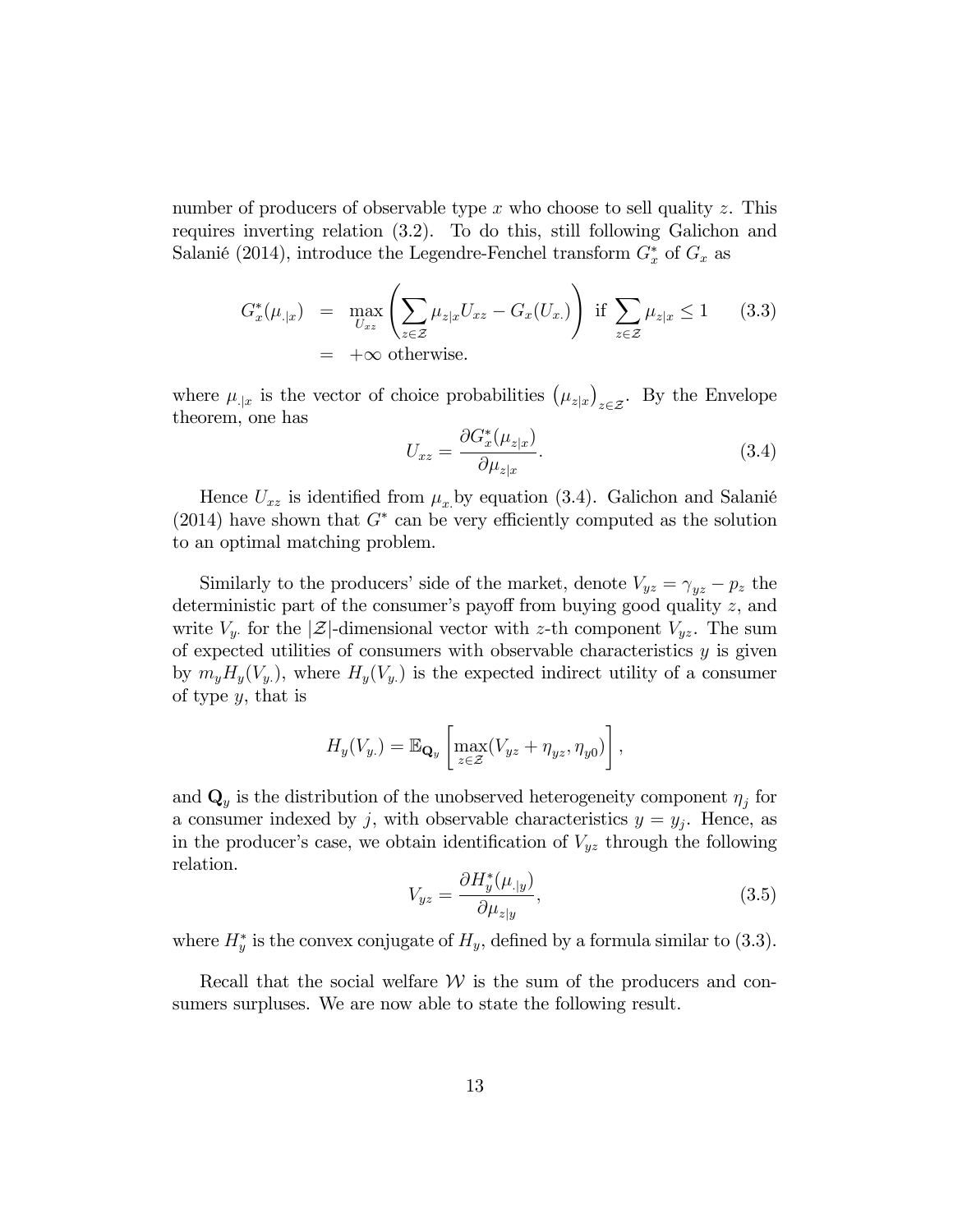**Theorem 3.1.** (i) The optimal social welfare in this economy is given by

$$
\mathcal{W} = \min_{p_z} \sum_{x \in \mathcal{X}} n_x G_x \left( \alpha_x + p_{\cdot} \right) + \sum_{y \in \mathcal{Y}} m_y H_y \left( \gamma_y - p_{\cdot} \right). \tag{3.6}
$$

(ii) Alternatively,  $W$  can be expressed as

$$
\mathcal{W} = \max_{\mu \ge 0} \sum_{x \in \mathcal{X}, z \in \mathcal{Z}} \mu_{xz} \alpha_{xz} + \sum_{y \in \mathcal{Y}, z \in \mathcal{Z}} \mu_{yz} \gamma_{yz} - \mathcal{E}(\mu) \tag{3.7}
$$
  
s.t.  $\mu$  satisfies (2.1) and (2.2),

where  $\mathcal{E}(\mu)$  is a generalized entropy function, defined by

$$
\mathcal{E}(\mu) = \sum_{x \in \mathcal{X}} n_x G_x^* (\mu_x) + \sum_{y \in \mathcal{Y}} m_y H_y^* (\mu_y).
$$

(iii) Further the equilibrium  $(p_z, \mu_{xz}, \mu_{yz})$  is unique and is such that  $(p_z)$ is a minimizer for (3.6) and  $(\mu_{xz}, \mu_{yz})$  is a maximizer for (3.7).

The terminology "generalized entropy" comes from the fact, that in the Logit case where the utility shocks  $\varepsilon$  and  $\eta$  are i.i.d. and have a Gumbel distribution, then  $\mathcal{E}(\mu)$  is a regular entropy function, namely

$$
\mathcal{E}(\mu) = \sum_{x \in \mathcal{X}, y \in \mathcal{Y}} \mu_{xy} \log \frac{\mu_{xy}^2}{n_x m_y} + \sum_{x \in \mathcal{X}} \mu_{xy} \log \frac{\mu_{x0}}{n_x} + \sum_{y \in \mathcal{Y}} \mu_{xy} \log \frac{\mu_{0y}}{m_y}
$$

where  $\mu_{x0} = n_x - \sum_{y \in \mathcal{Y}} \mu_{xy}$  and  $\mu_{0y} = m_y - \sum_{x \in \mathcal{X}} \mu_{xy}$ .

#### 3.3 Identification

As a result of the first order conditions in the previous theorem, the model is exactly identified from the observation of the hedonic prices  $p_z$ , along with the production and consumption patterns  $\mu_{xz}$  and  $\mu_{yz}$ .

Theorem 3.2. The producers and consumers systematic surpluses at equilibrium U and V are identified from  $\mu_{xz}$  and  $\mu_{yz}$  by

$$
U_{xz} = \frac{\partial G_x^*(\mu)}{\partial \mu_{x|z}} \text{ and } V_{yz} = \frac{\partial H_y^*(\mu)}{\partial \mu_{y|z}}.
$$

Hence  $\alpha$  and  $\gamma$  are identified from  $\mu_{xz}$ ,  $\mu_{yz}$  and  $p_z$  by

$$
\alpha_{xz} = \frac{\partial G_x^*(\mu)}{\partial \mu_{x|z}} - p_z \text{ and } \gamma_{yz} = \frac{\partial H_y^*(\mu)}{\partial \mu_{y|z}} + p_z.
$$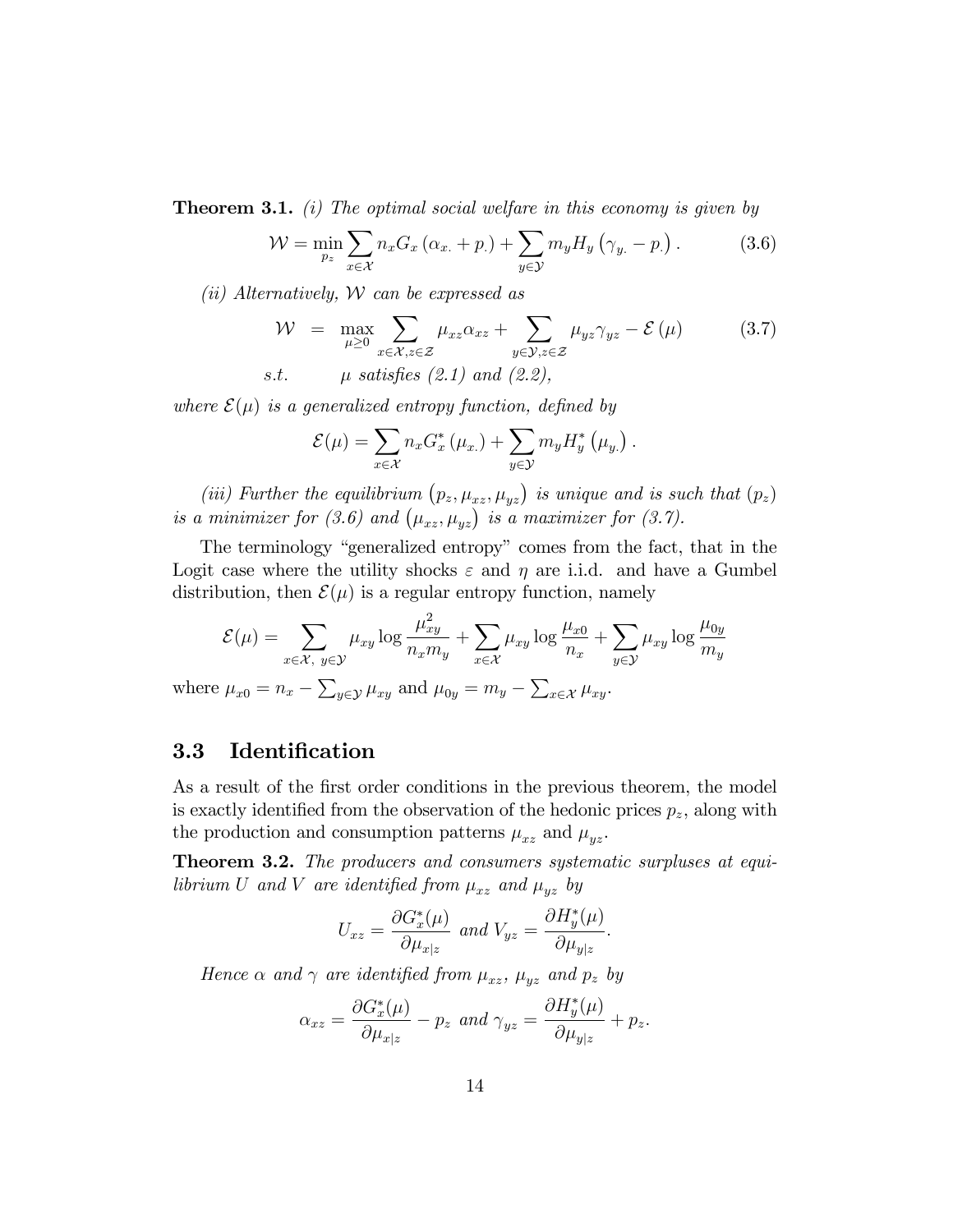### 4 Discussion

The results presented in this paper are applicable to many different empirical settings. Returning to the market for fine wines for example, the analyst will typically have access to data about the share of consumers with observable characteristics y purchasing wine of quality z and the share of producers of type x selling wine of quality z. Our methodology allows to identify the surpluses of consumers and producers from these data. If in addition, the price of wine of various qualities are observed, then the utility  $\alpha$  of consumers and technology  $\gamma$  of producers are identified as well.

Next, consider the marriage market example. In classical models of sorting on the marriage market, following Becker (1973) and Shapley and Shubik  $(1972)$ , the matching surplus between a man of type x and a woman of type  $y$  is

$$
\Phi_{xy}=\alpha_{xy}+\gamma_{xy}
$$

where  $\alpha$  and  $\gamma$  are the man and the woman's surplus for being married to eachother. However, this analysis misses the fact that the partners in the marriage market also need to make a number of joint decisions, such as whether/when/how to raise children, where to live, how to spend their spare time together, etc. This has the flavour of a hedonic model. For the sake of discussion, consider (on the other extreme) a framework where the observed characteristics is, say, the date of birth of each agent, and where the only variable agents care about is, say, the date of birth of their first child. In this context, the matching surplus is now

$$
\Phi_{xy} = \sup_z (\alpha_{xz} + \gamma_{yz})
$$

and the methodology developed in this paper can identify the surplus of a man born in  $x = 1985$  to have his first child in say  $z = 2012$  and the surplus of a woman born in  $y = 1986$  to have her first child in  $z = 2013$ . The required data are the shares of men and women born in a given year who had their first child in a given year. This example, however, is peculiar as men and women are likely to form preferences not only over the hedonic attribute  $z$ , i.e. the year of birth of first child, but also over their spouse's attributes  $x$ and y. One therefore needs to consider a model encompassing the hedonic model a la Rosen  $(1974)$  with the sorting model à la Becker  $(1973)$ . In this model, developed and studied in Dupuy and Galichon and Zhao (2014) who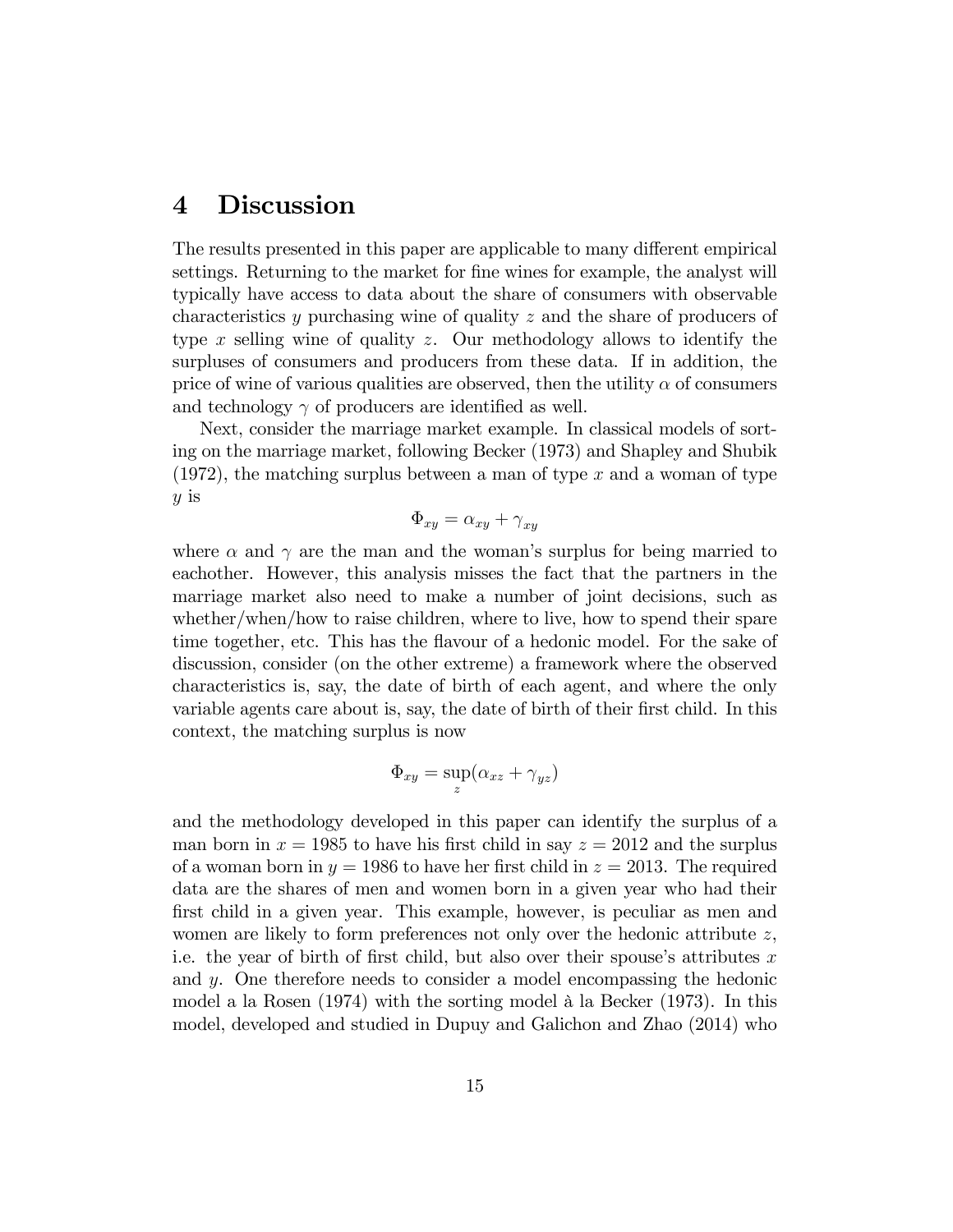apply it to the study of migration in China, the matching surplus is

$$
\Phi_{xy} = \sup_{z} (\alpha_{xyz} + \gamma_{xyz})
$$

and this model embeds both the classical sorting model ( $\alpha_{xyz} = \alpha_{xy}$  and  $\gamma_{xyz} = \gamma_{xy}$  and the hedonic model  $(\alpha_{xyz} = \alpha_{xz} \text{ and } \gamma_{xyz} = \gamma_{yz})$ . The empirically interesting question there is to assess which of the "sorting effect" or "hedonic effect" is strongest.

## References

- [1] Ahuja, R., T. Magnanti, and J. Orlin (1993): Network Flows: Theory, Algorithms and Applications, Prentice-Hall.
- $[2]$  Brown, J., and H. Rosen (1982): "On the estimation of structural hedonic price models,"  $Econometrica$ , 50, 765–769.
- $|3|$  Chernozhukov, V., A. Galichon and M. Henry  $(2014)$ : "Identifying multi-attribute hedonic models," working paper.
- [4] Chiappori, P.-A., R. McCann, and L. Nesheim  $(2010)$ : "Hedonic price equilibria, stable matching, and optimal transport: equivalence, topology, and uniqueness," Economic Theory, 42, 317-354.
- [5] Chiong, K., A. Galichon, and M. Shum  $(2013)$ : "Estimating dynamic discrete choice models via convex analysis," working paper.
- [6] Choo, E., and A. Siow (2006): "Who marries whom and why?," Journal of Political Economy, 114, 175–201.
- [7] Court, L. 1941: "Entrepreneurial and consumer demand theories for commodity spectra," Econometrica, 9, 135-162, 241-297.
- [8] Dupuy, A. and A. Galichon  $(2014)$ : "Personality traits and the marriage market," forthcoming in the Journal of Political Economy.
- [9] Dupuy, A., A. Galichon and L. Zhao  $(2014)$ : "Migration in China: to Work or to Wed?," working paper.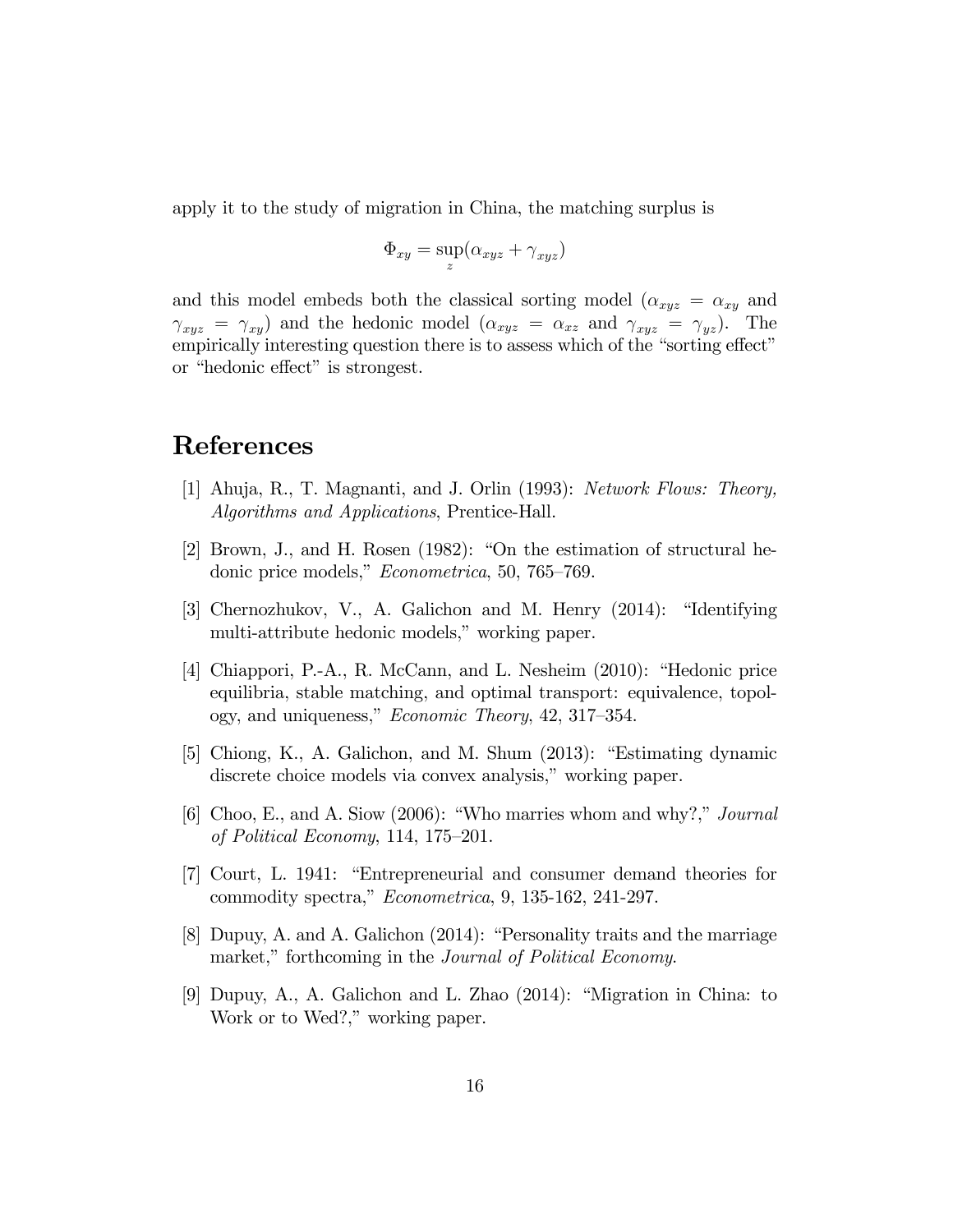- $[10]$  Ekeland, I.  $(2010)$ : "Existence, uniqueness and efficiency of equilibrium in hedonic markets with multidimensional types,"  $Economic Theory$ ,  $42$ ,  $275 - 315.$
- $[11]$  Ekeland, I., J. Heckman, and L. Nesheim  $(2004)$ : "Identification and estimation of hedonic models," Journal of Political Economy, 112,  $60-$ 109.
- [12] Epple, D. (1987): "Hedonic prices and implicit markets: Estimating demand and supply functions for differentiated products," *Journal of* Political Economy, 95, 59–80.
- [13] Galichon, A., and B. Salanié  $(2014)$ : "Cupid's invisible hand: social surplus and identification in matching models," working paper.
- $[14]$  Griliches, Z. 1961, "Hedonic price indexes for automobiles: an econometric analysis of quality change. The price statistics of the federal government," National Bureau of Economic Research, New York. p. 173-196.
- [15] Golan, A. and Shalit, H. (1993) "Wine Quality Differentials in Hedonic Grape Pricing," Journal of Agricultural Economics,  $44(2)$ , pp. 311–321.
- [16] Heckman, J., R. Matzkin, and L. Nesheim  $(2010)$ : "Nonparametric identification and estimation of nonadditive hedonic models," Econometrica,  $78(5)$ , 1569–1591.
- [17] Kain, J. F. and J. M. Quigley. 1970. "Measuring the value of house quality," Journal of the American Statistical Association,  $65(330)$ : 532-548.
- [18] Lancaster, K. J. 1966. "A new approach to consumer theory,"  $Journal$ of Political Economy, 74 (2): 132-157.
- [19] Matzkin, R.  $(2003)$ : "Nonparametric estimation of nonadditive random functions,"  $Econometrica$ , 71, 1339–1375.
- [20] Matzkin, R.  $(2013)$ : "Nonparametric identification in structural econometric models," Annual Review of Economics, 5, 457–486.
- [21] Nesheim, L.  $(2014)$ : "Identification of multidimensional hedonic models," working paper.